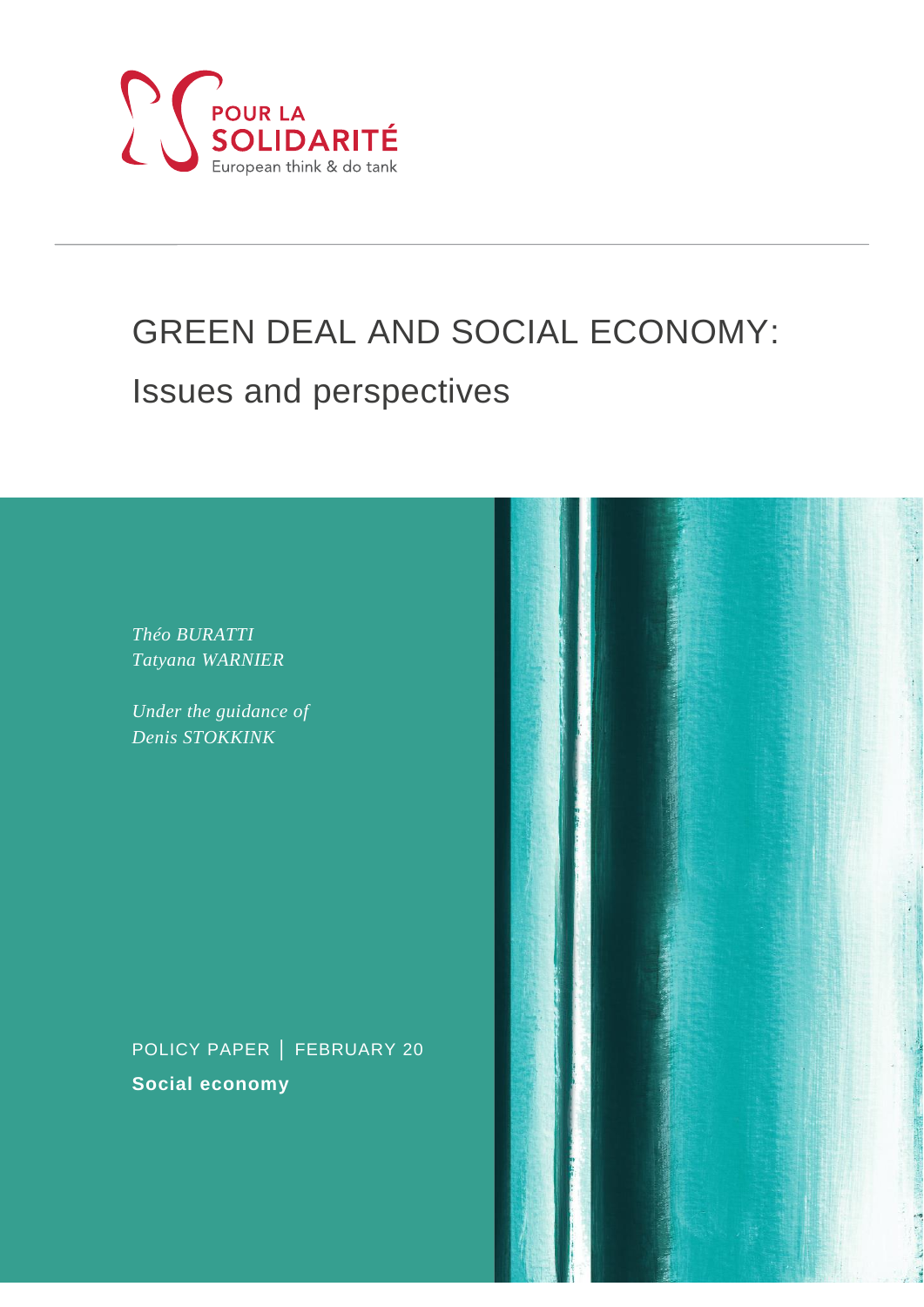

### UNDERSTAND TO ACT

## POLICY PAPER

## GREEN DEAL AND SOCIAL ECONOMY:

### Issues and perspectives

*Théo BURATTI, Tatyana WARNIER Under the guidance of Denis STOKKINK*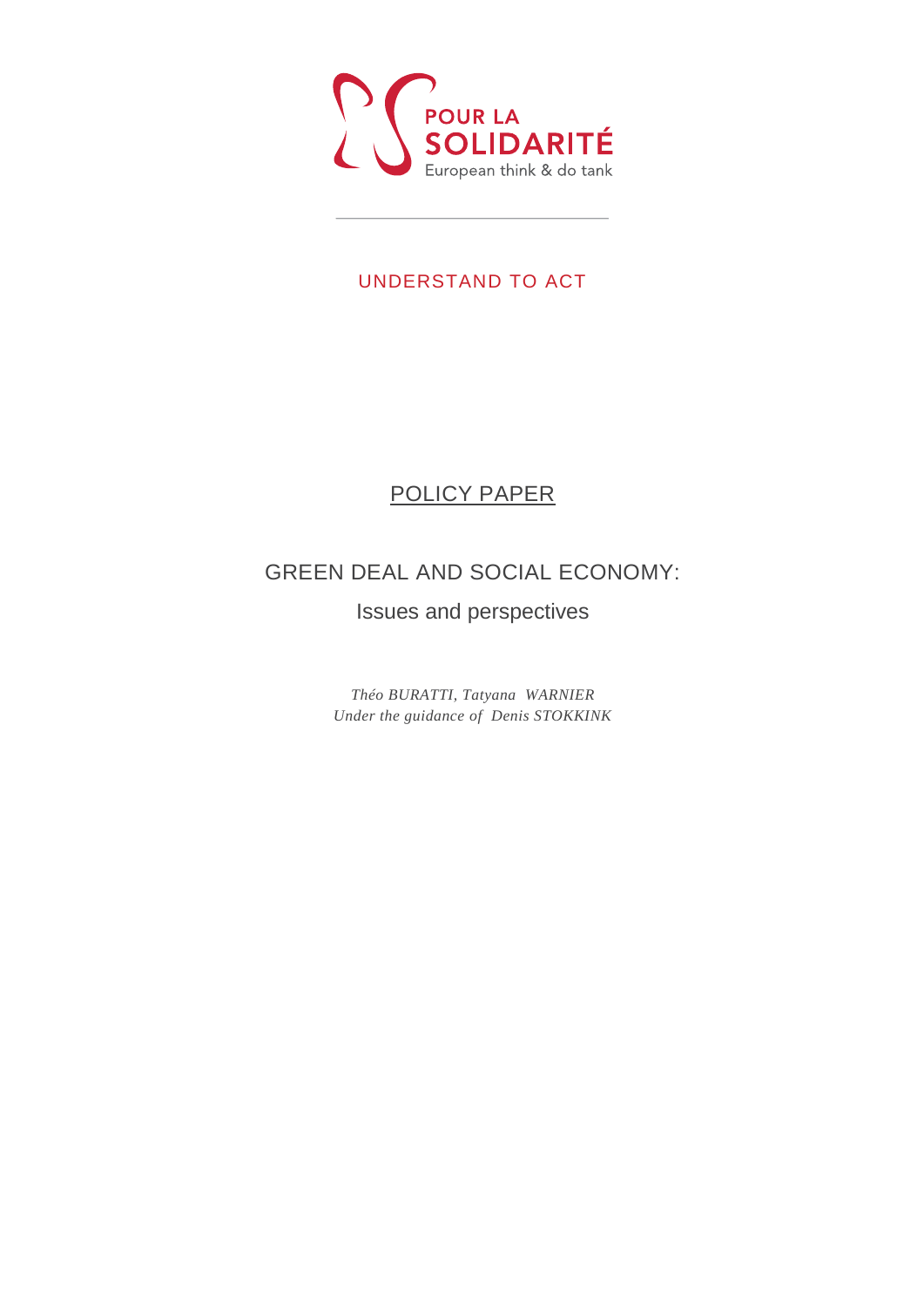# APPEAL

The European Union aspires to become the first climate-neutral continent by 2050. In response to the environmental emergency, the European Commission, chaired by Ursula von der Leyen, has presented its Green Deal. It consists of an ambitious set of measures aimed at initiating a sustainable, fair and inclusive ecological transition.

This Green Deal is a new growth strategy for the European Union which promises to reconcile emission reduction with job creation through innovation. All sectors of the economy must be reformed together in order to ensure that the objectives set can be achieved (energy, buildings, industry, transport, etc.). This beneficial and necessary paradigmatic change will profoundly impact the current system and will stand for the destruction of jobs among vulnerable groups and the creation of new branches requiring specific training and know-how.

While the Commission "*intends to leave no one or any region behind*" 1 , the question arises as to which branch of the economy is capable for proposing inclusive solutions to the major future transformations in the labour market. A significant part of the answer lies in the investment and development of the social and solidarity economy (SSE) sector.

This sector, too often invisible, represents 10% of European Gross Domestic Product (GDP) and employs 6.3% of the EU's working population<sup>2</sup>. Bringing together a set of structures based on "*common values and principles (solidarity, social utility, cooperation, local anchorage), this economic model is intended to serve society and citizens: the structures that are part of it are not aimed at personal enrichment but at sharing and solidarity for an economy that respects human beings and their environment*" 3 .

While we welcome the fair and inclusive nature of the transition promoted by the Commission, we regret that the SSE is not directly and specifically mentioned in the Green Deal and especially since the President of the Commission has expressed the hope that a "*European action plan for the social economy aimed at fostering social innovation*" <sup>4</sup> will be drawn up in the mission letter addressed to the Commissioner for Employment and Social Rights, Mr Nicolas Schmit.

The development of the SSE is necessary for a truly inclusive transition to be achievable. Complementary and in synergy with the circular economy, it is essential for the ecological transition and will be crucial to ensure the inclusion of those most affected by this change. The SSE is an economic model that is by nature an actor of social transformations and ecological transition.

Therefore, we call on European political actors to recognize the SSE as an indispensable economic sector for achieving an inclusive ecological transition. The latter must henceforth receive financial and legal support in the Commission's initiatives. In return, it is essential to see in the Employment and Social Right Commissioner's Action Plan a direct link between the strengthening of the social economy and the objective of ecological transition.

Finally, the European structural funds must play an active part in the development of the social economy at the service of the ecological transition by virtue of the importance of their budgets and their links with regional territories.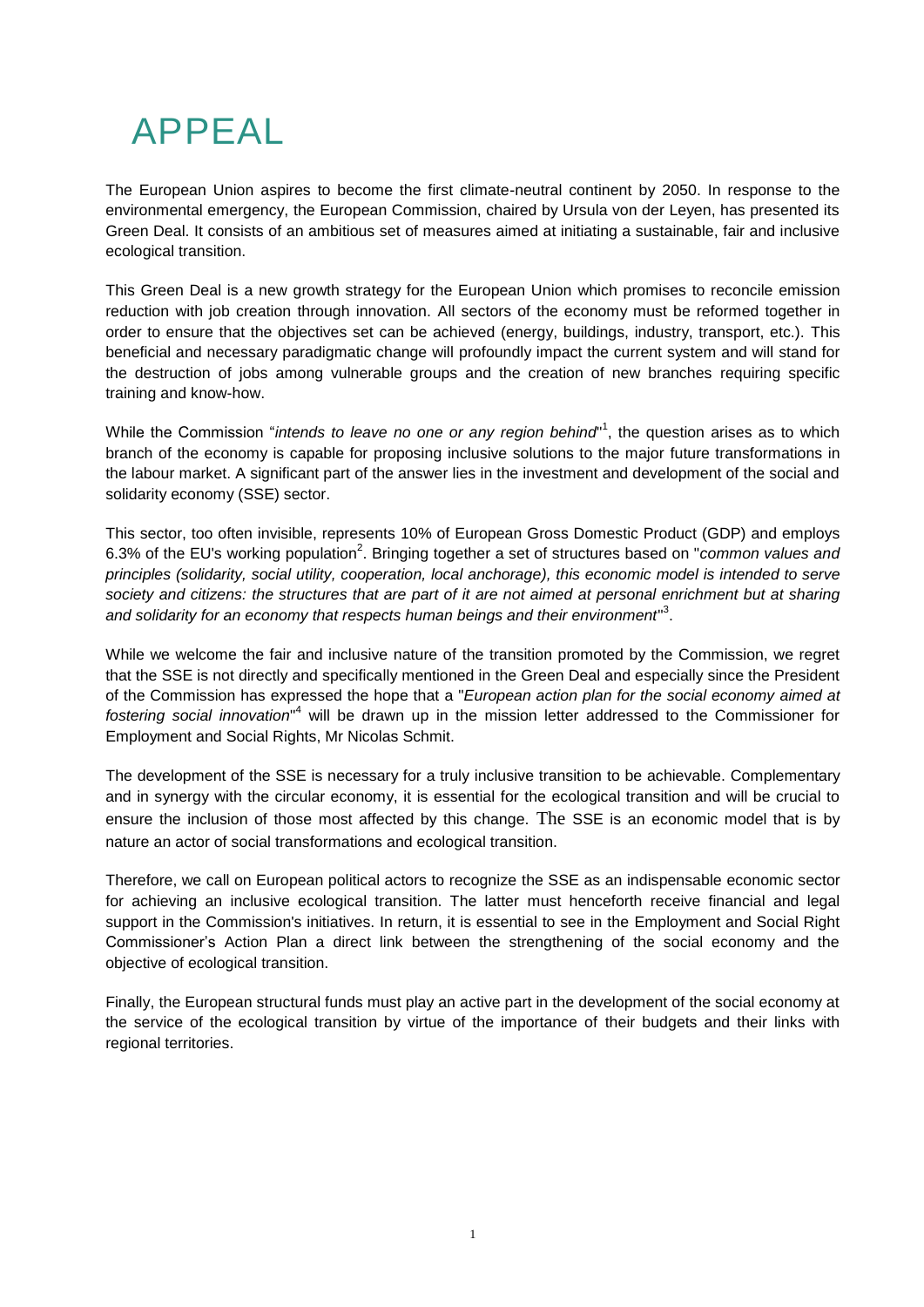# **CONTEXT**

To address the environmental emergency, the European Commission has launched the new Green Deal. It aims to transform Europe into a climate-neutral continent by 2050. Commission Vicepresident Frans Timmermans, in charge of this Green Deal, must raise the objective "*to include the first European climate legislation within 100 days in order to anchor the objective of carbon neutrality by 2050 in the law*" 5 .

On December 11, 2019, the President of the Commission submitted the Green Deal to MEPs. The list of "50 ac*tions for 2050*" focusses on 7 main areas of action<sup>6</sup>:

- 1. Clean, carbon-free **energy**.
- 2. A sustainable **industry**.
- 3. A cleaner **construction** and renovation sector.
- 4. Sustainable **mobility**: The promotion of more sustainable means of transport (e.g. piggyback transport).
- 5. Preserved or restored **biodiversity**.
- 6. Ensuring a more sustainable **food chain** from agriculture to consumption with the Farm to Fork (F2F) project.
- 7. Elimination of **pollution**.

In order to achieve the ambitious intermediate target of reducing greenhouse gas emissions by 55% by 2030, the Commission has unveiled some key measures. For example, it wants to extend the carbon cap-and-trade system to the air and maritime sectors but also to introduce a carbon tax at the Union's borders.

The European Green Deal is intended to be a new model of growth for the Union. The environmental objective also translates into an economic objective since the Europe Union could position itself as the spearhead of a new industrial revolution, in which the United States refuses the leadership of international climate diplomacy.

Source of opportunity, this Green Deal promises to be inclusive and to "*leave no one or any* region behind<sup>"7</sup>. In order to win the accession of the EU Member States, which are still heavily dependent on coal for their energy supply (such as Poland, which depends on it for nearly 80%), an Energy Transition Fund has been designed to ensure a fair distribution of costs.

In total, "*it will take investments of 260 to 300 billion euros per year - public and especially private*  to achieve carbon neutrality by 2050<sup>®</sup>, estimates Frans Timmermans. This represents no less than 25% of the budget of the European Union and 1.5% of the Union's GDP. Ursula von der Leyen defends this by recalling that "*some say that the cost of this transformation is too high. Well, let us*  never forget what the cost of inaction would be. It increases every year<sup>19</sup>.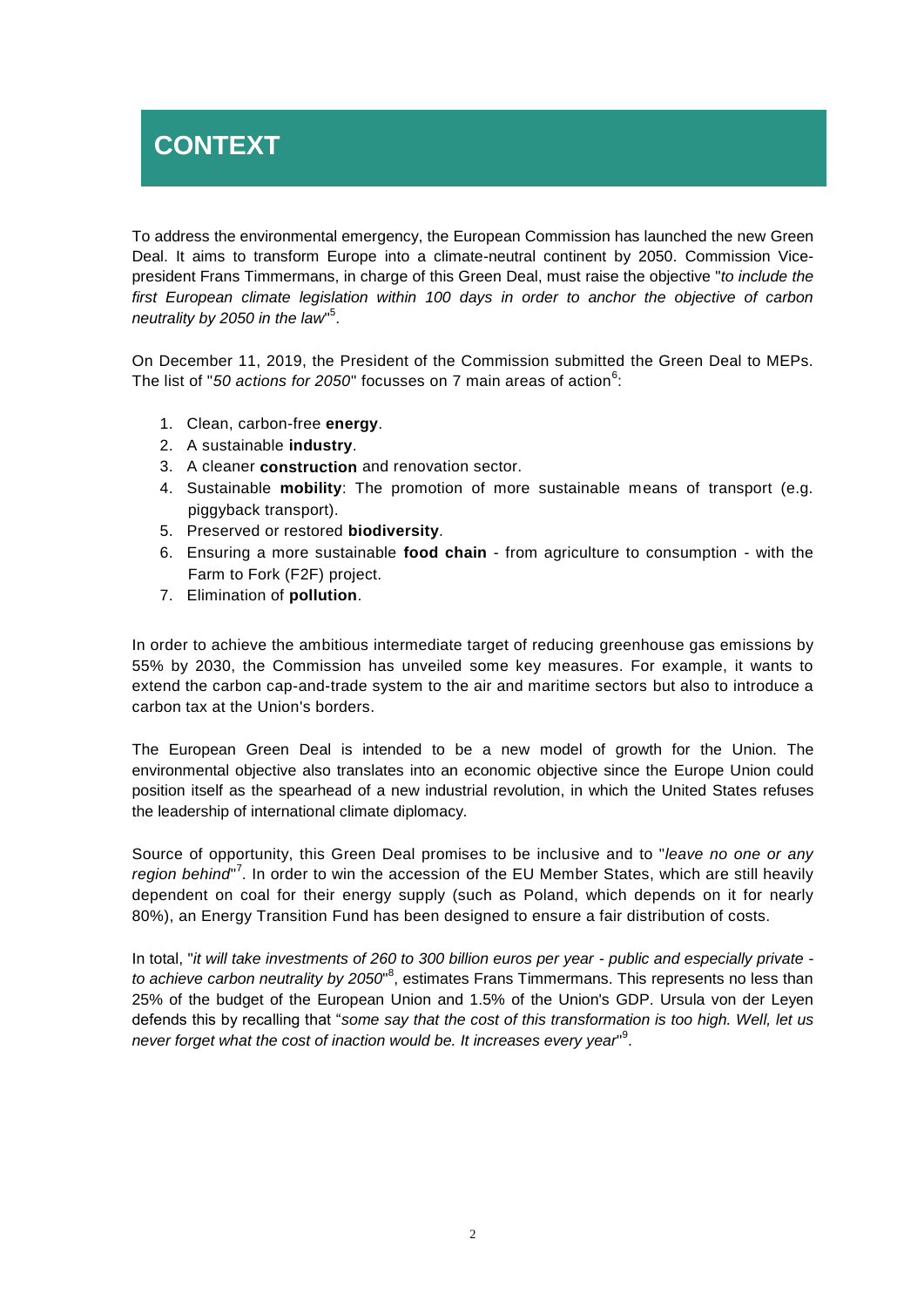# **INVESTING IN THE SOCIAL ECONOMY, A NECESSITY!**

### **THE SOCIAL ECONOMY, VECTOR OF AN INCLUSIVE ECOLOGICAL TRANSITION**

"*New way of entrepreneurship and economic development, the social and solidarity economy intends to respond to the many challenges faced by our society: demographic, technological, ecological and democratic*" <sup>10</sup>. A pioneer and innovative in the field of ecological transition, the SSE has been incorporating environmental considerations from the outset of its activities and has been developing them at a local level for decades. Complementary and in synergy with the circular economy, the SSE is absolutely necessary for the ecological transition. For years, the numerous studies carried out by the think & do tank POUR LA SOLIDARITÉ have shown that, from the very beginning, the actors of the SSE have been able to grasp the opportunities offered by the ecological transition<sup>1112</sup> and can therefore lead the way for traditional European companies.

The Green Deal will bring about profound changes in both production and consumption. While entire sectors of the economy are destined to disappear, the Green Deal promises the creation of new local and sustainable types of jobs. This would for example be the case in the circular economy where the shift from linear to circular leads to an increasing need for labour.

Historically present in the field of re-employment and recycling, the SEE players have been active for several decades in activities at the heart of the circular economy model and even before the emergence of this concept<sup>13</sup>. The Belgian network RESSOURCES, which creates links between the circular and social economy, is a good example of the need to develop the social economy to succeed in the ecological transition.

#### **The SSE and the Belgian RESSOURCES network**

"*RESSOURCES is the federation of social economy enterprises active in the reduction of waste through its recovery and reuse and the valorization of resources in a circular economy dynamic. As part of the transition, members relocate sustainable jobs, recycle our waste and help preserve our resources*". Social economy enterprises have made it a priority to create local and sustainable jobs for all by offering training in the reuse business lines.

#### [www.res-sources.be/](http://www.res-sources.be/)

The development of the social economy is also necessary to meet the inclusion requirement formulated by the President of the Commission<sup>14</sup>. To this end, it is essential to ensure the necessary training for employment in the sectors newly created by the transition, but also to work on the conversion of the most vulnerable people impacted by the latter. The social economy could contribute to this through integration structures, worker cooperatives, mutual societies or incubators and clusters.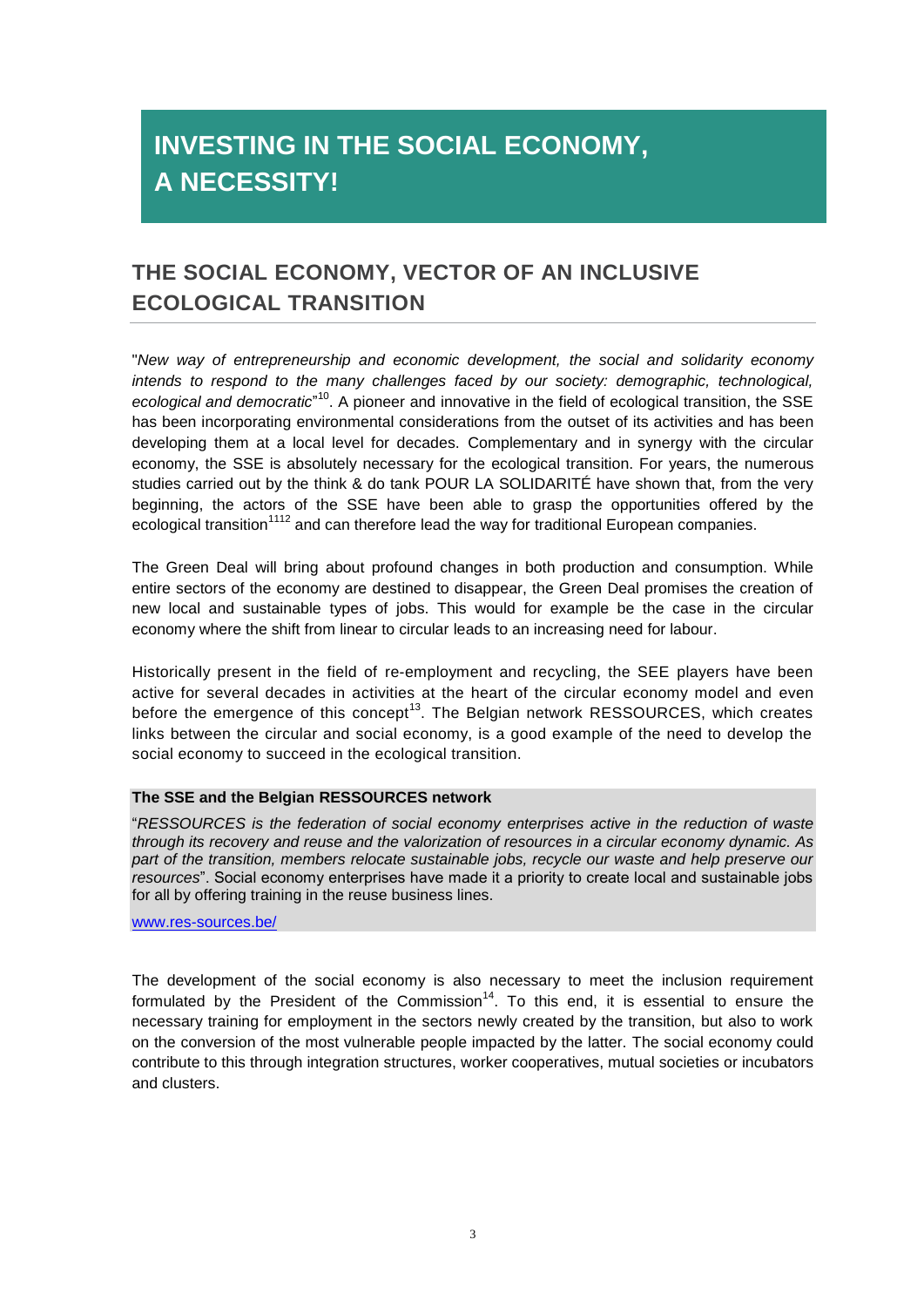#### **The Federation of Economic Integration Enterprises**

The vision of this French federation of integration and temporary work companies is "*to undertake by combining economic efficiency and social purpose in a dynamic of permanent innovation to enable our fellow citizens affected by unemployment and exclusion to regain employment, digniity*  and stability". These companies are strongly committed to the ecological transition and involved in the development of green industries, particularly around the prevention, reuse, recycling and recovery of waste, eco-construction and energy renovation of buildings, management of green spaces and natural areas or the development of short food circuits. By bringing together business owners and employees from the network, they enable a greater number of people who are far from work to be supported and retrained within integration enterprises.

[www.lesentreprisesdinsertion.org/](http://www.lesentreprisesdinsertion.org/)

#### **The General Confederation of Scops (CG Scop)**

Worker cooperatives and multi-member cooperatives in France have long been active in the field of ecological transition. The Scop's Movement integrates several hundred cooperatives anchored throughout the territory and working in a wide variety of sectors: short circuits, sustainable mobility, waste collection and recycling, energy renovation, eco-construction, production and distribution of renewable energy, specialized advisory services in ecological transition, etc. Their growing number can be explained by the attention paid to the participatory governance of cooperative societies that stakeholders are calling for in order to manage environmental issues.

#### [www.les-scop.coop](http://www.les-scop.coop/)

Hence, it is only through to the social economy that it will be possible to consider solutions for all those affected by the transition and thus foresee the conciliation between the unemployment issue and the climate issue. Only this economic model can ensure some social justice brought by a Green Deal that intends to accompany all the people, companies and countries affected by the ecological transition by training their workers to the qualifying requirements of this transition.

On the other hand, if the social economy is necessary for the implementation of an inclusive Green Deal, it can in turn contribute to an increased legitimacy and visibility of this economic model at the European level. Indeed, according to a CIRIEC report (2019), the social economy provides 13.6 million jobs, i.e. 6.3% of the European Union's working population. However, the social economy is sorely lacking recognition and guidance at European level<sup>15</sup>. The social economy is today invisible, both in the media and in European statistics, reflecting a lack of awareness and understanding of this economic model.

The highly publicized Green Deal can thus be the key to paving the way for new policies to take into account, from their conception, the added value of the social economy to the economic, environmental and social issues of today and tomorrow.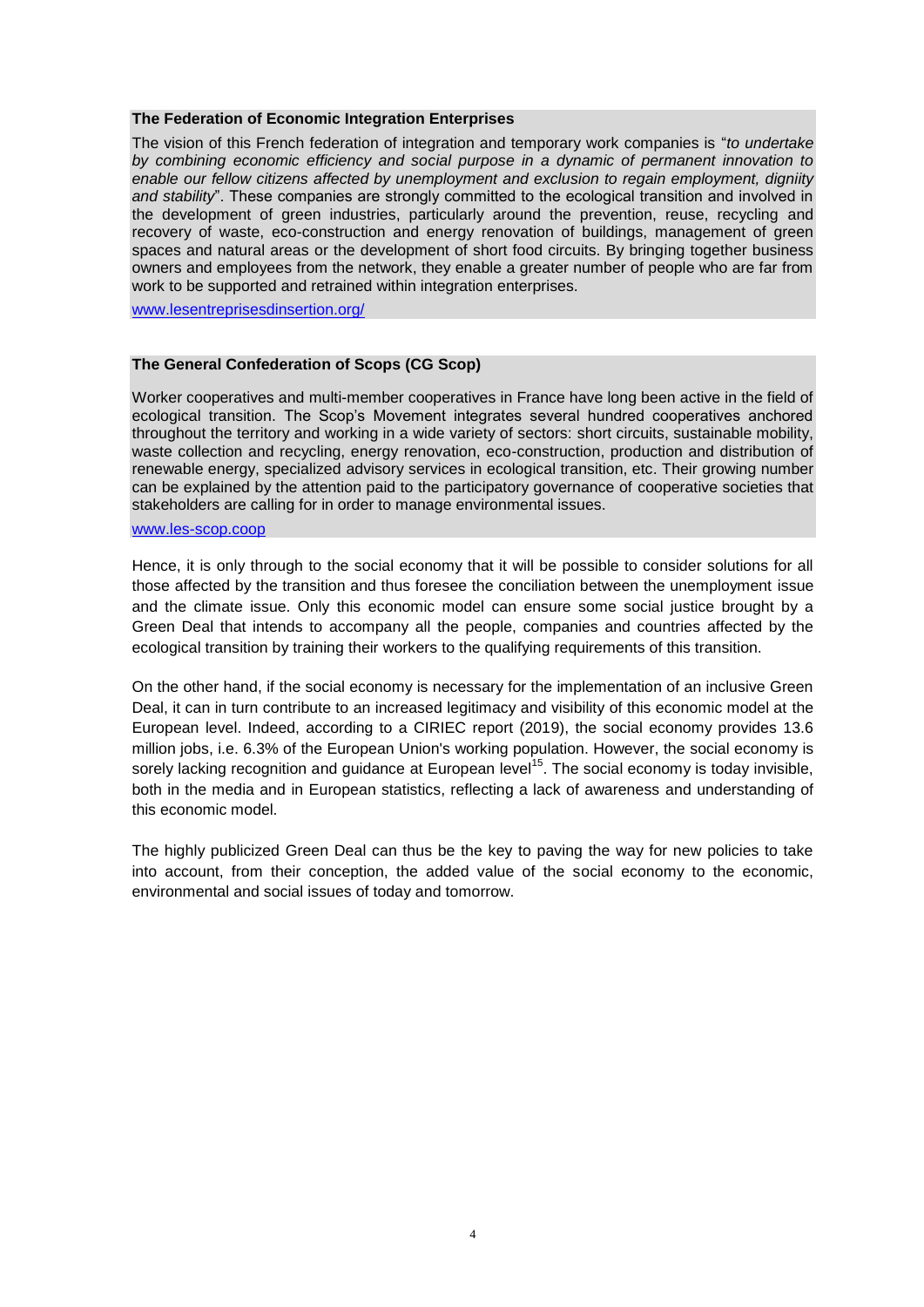## **POLICY RECOMMENDATIONS**

The development of the social and solidarity economy in Europe is essential for the achievement of the European Green Deal. On the one hand, SSE structures have long been active in activities at the heart of the circular economy model, essential to the ecological transition. On the other hand, only SSE actors are able to meet the demand for inclusion and to propose solutions to the problem of unemployment issue, thanks to their historical know-how in training, retraining and reintegration of people far from employment. Therefore, these two converging economic models are necessary to create an economy adapted to a sustainable development, respectful of the environment and of human beings.

If the interdependence between the Green Deal and the SSE has been demonstrated, some measures should be considered by European policy-makers so that the transition desired by the Green Deal is both feasible, inclusive and allows the SSE to emerge from its institutional invisibility<sup>16</sup>.

1. It is essential to **converge European policy**, both at the level of the Union's bodies and of the Member States, towards a common conception of the social economy in order to be able to implement the Green Deal in a homogeneous and inclusive way within Europe. To achieve this, the emergence of a **European legal framework** for all SSE enterprises and an **operational definition of the social economy** will allow the advent of coherent European policies throughout the territory<sup>17</sup>.

2. **The exchange and dissemination of good practice** between countries will allow for greater efficiency and easier implementation of the Green Deal policy in the Member States. Important data collection work is therefore essential: feedback, studies, workshops and exchanges within project groups.

3. SSE actors must be considered as **political partners**. SSE structures, active and locally anchored in key areas of the Green Deal are more efficiently targeting the objectives and instruments necessary to achieve the ecological transition. To this end, it is important to **maintain and strengthen the Expert Group on Social Economy and Social Enterprises (GECES)** within the Commission and **to facilitate the dialogue between the European institutions and the various SSE structures** through discussion forums.

4. It is essential that **public policies financially support SSE** initiatives at both national and European level. Indeed, access to finance is crucial for the subsistence and development of SSE structures. At European level, the **European Social Fund** (ESF) and the **European Regional Development Fund** (ERDF) play a central role in this development. Consequently, the shares allocated to the social economy must be increased and used more efficiently, particularly in the field of the ecological transition.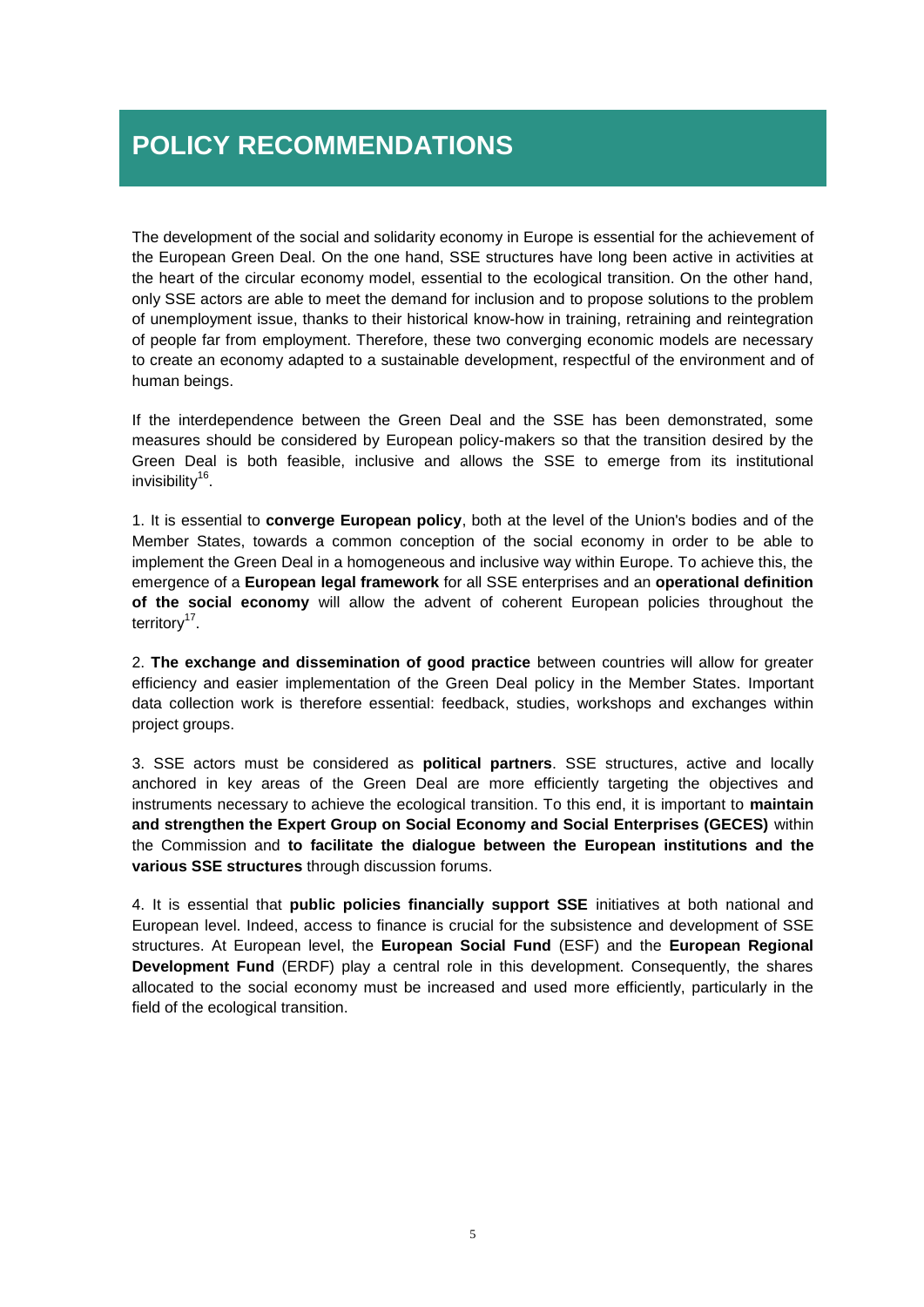# **NOTES**

<u>.</u>

<sup>1</sup> Commission européenne, « Un pacte vert pour l'Europe : Ambitionner d'être le premier continent neutre pour le climat »,<https://cutt.ly/eriv0te> (Consulted on 15/01/2020)

<sup>2</sup> Rafael Chaves & José Luis Monzon*, Évolutions récentes de l'économie sociale dans l'Union européenne*, Working Paper, CIRIEC, 2019, 40p., https://cutt.ly/srimjM3

<sup>3</sup> Fonds social européen*,* « L'économie sociale et solidaire (ESS) : un pari pour l'avenir de l'Union européenne »,<https://cutt.ly/Briv7J8> (Consulted on 16/01/2020)

<sup>4</sup> Ursula von der Leyen, *Lettre de mission*, Commission européenne, 1er décembre 2019, https://cutt.ly/LrimOIX

<sup>5</sup> Ursula von der Leyen, *Une Union plus ambitieuse – Mon programme pour l'Europe*, 2019, https://cutt.ly/6riQjot

<sup>6</sup> Commission européenne, *Op. Cit.*

<sup>7</sup> Commission européenne, *Op. Cit.*

<sup>8</sup> Cité dans Virginie Malingre, « Climat, agriculture, transports… Le « green deal » tous azimuts de la Commission européenne »,<https://cutt.ly/criQJTB> (Consulted on 14/01/2020)

<sup>9</sup> Commission européenne, « Speech by President von der Leyen in the Plenary of the European Parliament at the debate on the European Green Deal », https://cutt.ly/EriWubr (Consulted on 15/01/2020)

<sup>10</sup> Ministère de la Transition écologique et solidaire, « L'économie sociale et solidaire, levier de la transition écologique »,<https://cutt.ly/qriWvRD> (Consulted on 7/01/2020)

<sup>11</sup> Anna-Lena Rebaud, *Économie circulaire et ESS : Complémentarité et synergie*, Note d'analyse, POUR LA SOLIDARITÉ, nov. 2016.

<sup>12</sup> Anna-Lena Rebaud, *Vers une économie circulaire en Europe*, Cahiers, N°37, POUR LA SOLIDARITÉ, 2017.

<sup>13</sup> Anna-Lena Rebaud, « Vers une économie circulaire en Europe », *Op. Cit.*

 $14$  Commission européenne, « Un pacte vert pour l'Europe : Ambitionner d'être le premier continent neutre pour le climat », *Op. Cit.*

<sup>15</sup> Rafael Chaves & José Luis Monzon*, Op. Cit.*

<sup>16</sup> Social Economy Europe*, L'avenir des politiques européennes pour l'économie sociale passe par un Plan d'Action*, Social Economy Europe, 2018, https://urlz.fr/bLrs

<sup>17</sup> Social Economy Europe*, Op. Cit.*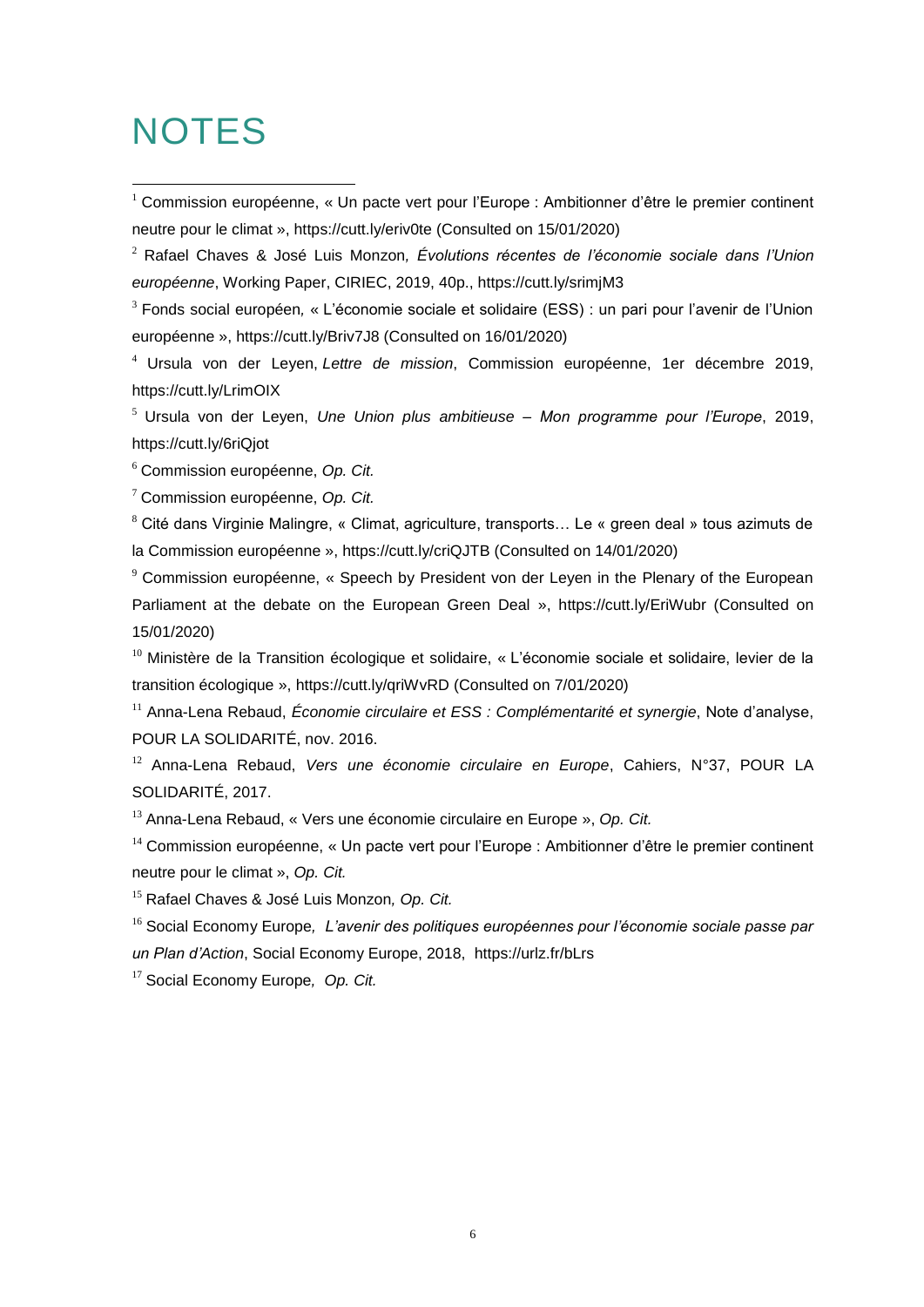Thanks to Alexis Willemot for the proofreading.

*This electronic publication can be improved at any time by your comments and suggestions. Therefore, do not hesitate to contact us.*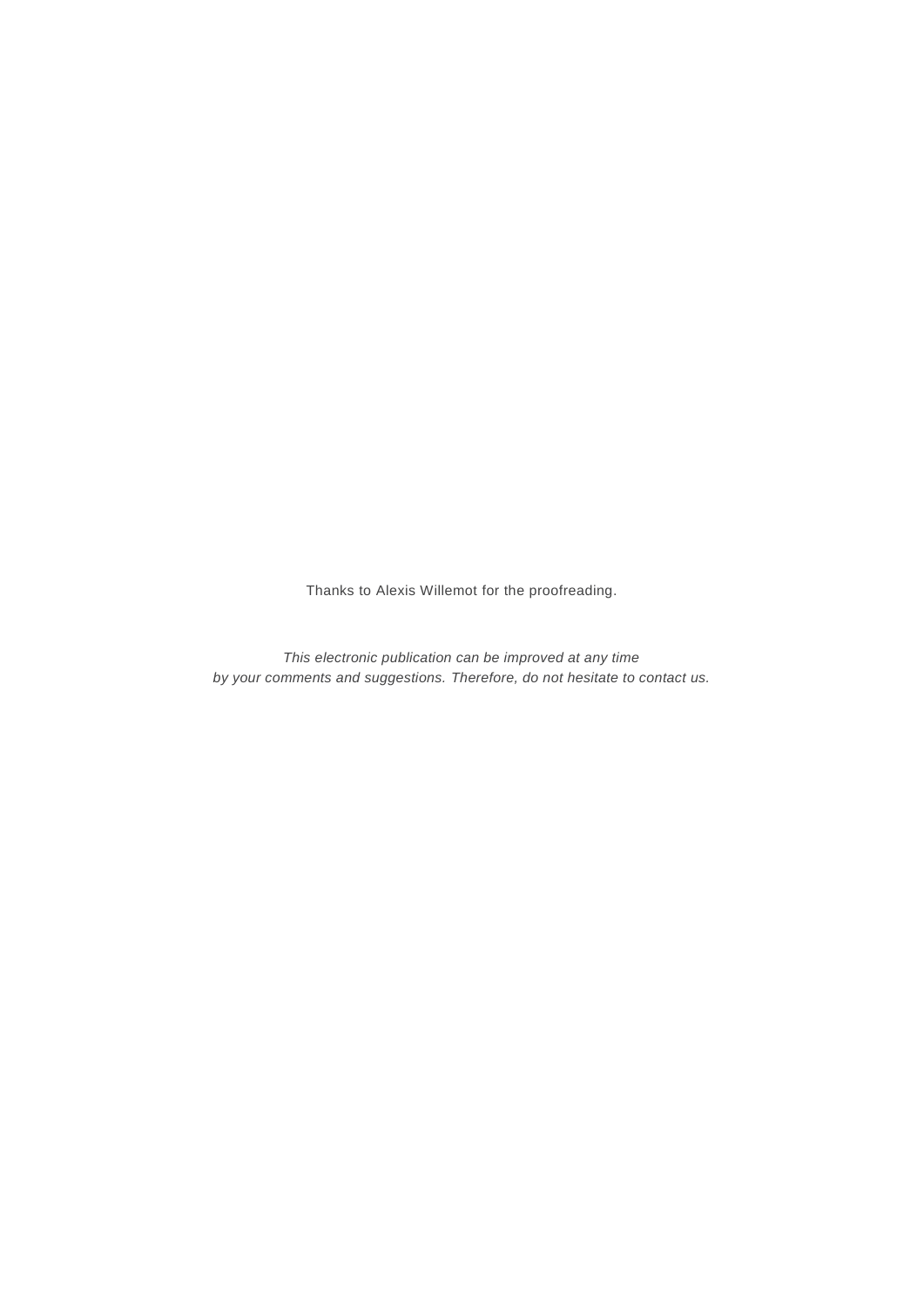# POUR LA SOLIDARITÉ - PLS

*Founded by the Belgian economist Denis Stokkink in 2002, POUR LA SOLIDARITÉ - PLS is an independent European think & do tank committed to a united and sustainable Europe.*

*POUR LA SOLIDARITÉ works to defend and consolidate the European social model, a subtle balance between economic development and social justice. Its multicultural and multidisciplinary team works in the public arena alongside companies, public authorities and civil society organizations guided by the motto: Understanding for Action*

### **ACTIVITIES**

POUR LA SOLIDARITÉ – PLS puts its expertise in research, consultancy, coordination of European projects and event organization at the service of all socio-economic actors.



The think & do tank **POUR LA SOLIDARITÉ – PLS**

Conducts analytical and research projects of high quality in order to offer new ways of thinking and to raise awareness on challenges faced by society. PLS offers three types of publications which can either be consulted online on www.pourlasolidarite.eu or ordered as hard copies: "**Cahiers", "Notes d'analyse" and "Études & Dossiers**.

Provides **advice, training and support** on EU funding and lobbying.

Drafts and carries out **transnational projects** in cooperation with its network of **European partners**.

Organizes **conferences** that bring together executives, European experts and field actors, and provide a convivial forum for debating on the future of solidarity and sustainability in Europe.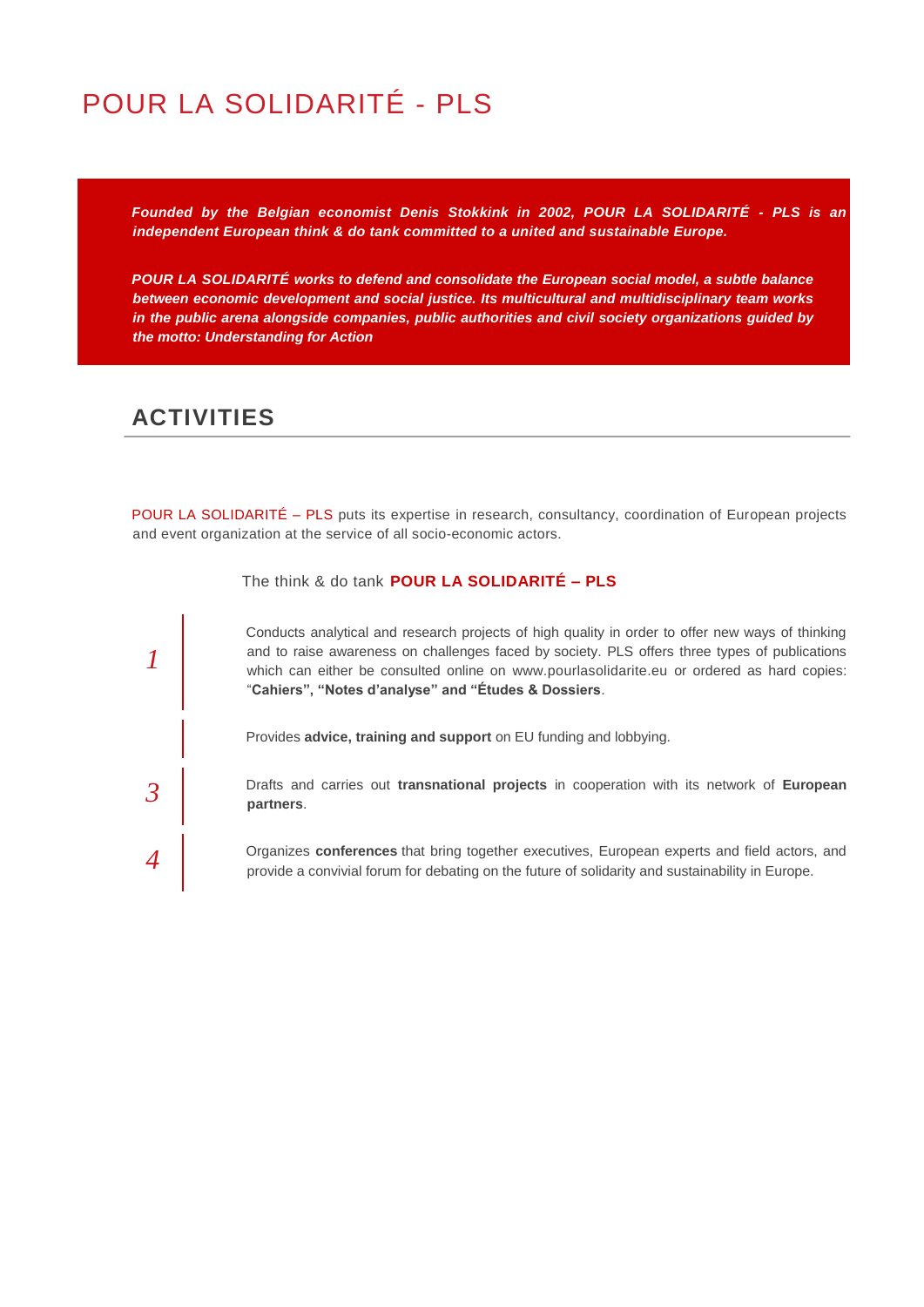### **THEMATICS**

POUR LA SOLIDARITÉ **–** PLS operates in five different fields :



### **EUROPEAN OBSERVATORIES**

POUR LA SOLIDARITÉ **–** PLS keeps its stakeholders informed about what is going on at the European level. Various resources (official texts, best practices, stakeholders and news) can be found on the four European observatories run by PLS:

- www.ess-europe.eu
- www.transition-europe.eu
- www.diversite-europe.eu
- www.participation-citoyenne.eu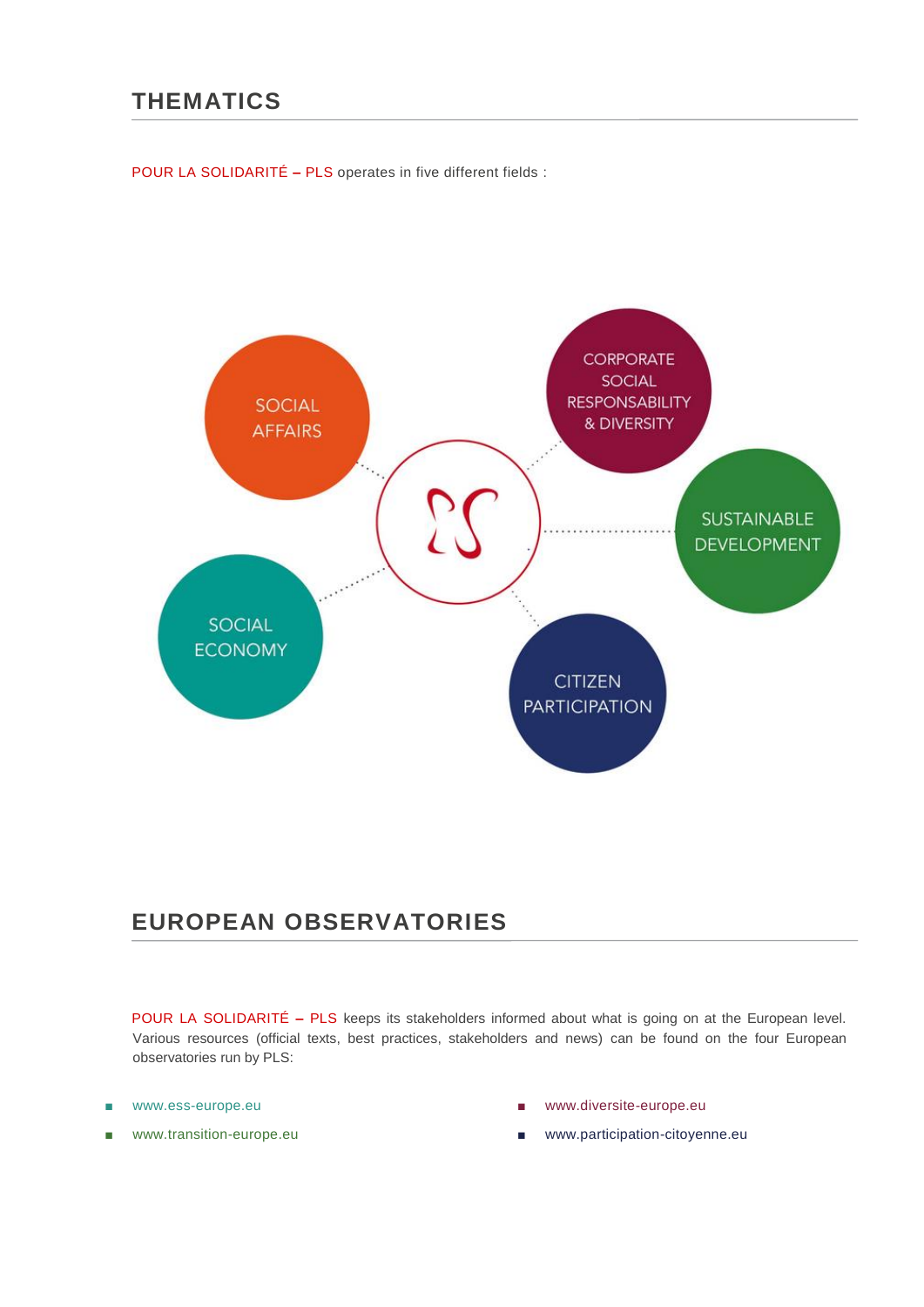# COLLECTIONS POUR LA SOLIDARITÉ - PLS

Under the guidance of Denis Stokkink

### NOTES D'ANALYSE - *Enlightenment on current issues*

- *L'inclusion des « Roms » dans l'UE : 2 Notes d'analyse, Safia FALEK, août 2019.*
- *Le développement durable dans l'agenda politique européen, Camille JOSEPH, juillet 2019.*
- *Mobilité durable : 3 Notes d'analyse, Marion PIGNEL, juillet 2019.*
- *La relation Union européenne – Chine : De la naïveté au réalisme, Alexis WILLEMOT, juillet 2019.*
- *Réfugié.e.s LGBTQI+ : les enjeux de la protection internationale, Safia FALEK, juin 2019.*
- *Politique migratoire européenne : de l'asile à l'expulsion ? Anaïs LUNEAU, juin 2019.*
- *La technologie blockchain : une opportunité pour l'économie sociale ? Marion PIGNEL, juin 2019.*
- *Le rôle du Parlement européen dans la conduite des relations extérieures, Safia FALEK, mai 2019.*
- *Du Plan Juncker à InvestEU : les enjeux pour l'économie sociale, Hadrien BARANGER, mai 2019.*
- *L'UE et ses valeurs : mariage de convenance ou divorce en perspective ? Lorelei DEBAISIEUX, mai 2019.*
- *Un programme mondial pour le développement durable, Camille JOSEPH, mai 2019.*
- *Déficit démocratique : un défi pour l'Europe ! Anaïs LUNEAU, avril 2019.*
- *L'Europe sociale : un enjeu de responsabilité collective ! Anaïs LUNEAU, février 2019.*

### CAHIERS – *European comparative research results*

- *Vers une économie circulaire en Europe. Anna-Lena REBAUD, septembre 2017.*
- *Face aux nouvelles formes d'emploi, quelles réponses au plan européen ? PLS & SMart, n°36, juin 2017.*
- *Économie sociale, secteur culturel et créatif : vers une nouvelle forme d'entrepreneuriat social en France. PLS & SMart, n°35, mai 2015.*
- *Économie sociale, secteur culturel et créatif : vers une nouvelle forme d'entrepreneuriat social en Wallonie. PLS & SMart, n°34, mai 2015.*
- *Le budget participatif : un outil de citoyenneté active au service des communes. Céline Brandeleer, n°33, octobre 2014.*
- *La Transition : un enjeu économique et social pour la Wallonie. Sanjin Plakalo, n°32, mars 2013.*

### ÉTUDES & DOSSIERS - *Analyses and reflections on innovative topics*

- Les travailleurs autonomes en Europe : action collective et représentation d'intérêts, Pascale CHARHON, juin *2019.*
- *Enseignement et formation professionnelle en alternance : Vers une filière d'excellence, Marie SCHULLER, décembre 2018.*
- *Politiques de prévention à Bruxelles : Historique et besoins en formation, Marie SCHULLER, septembre 2018.*
- *Les Régions ultrapériphériques : défis et perspectives, Paul HAMMOUD, Antoine MASQUELIN, Tristan THOMAS, février 2018.*
- *Finance et bien-être, une réflexion participative. Marie Leprêtre, décembre 2016.*
- *Pour l'intégration en apprentissage des jeunes vulnérables. Sanjin Plakalo, décembre 2016.*
- *La participation des travailleurs au sein des entreprises. Denis Stokkink, novembre 2016.*
- *All POUR LA SOLIDARITÉ – PLS publications on [www.pourlasolidarite.eu](http://www.pourlasolidarite.eu/)*